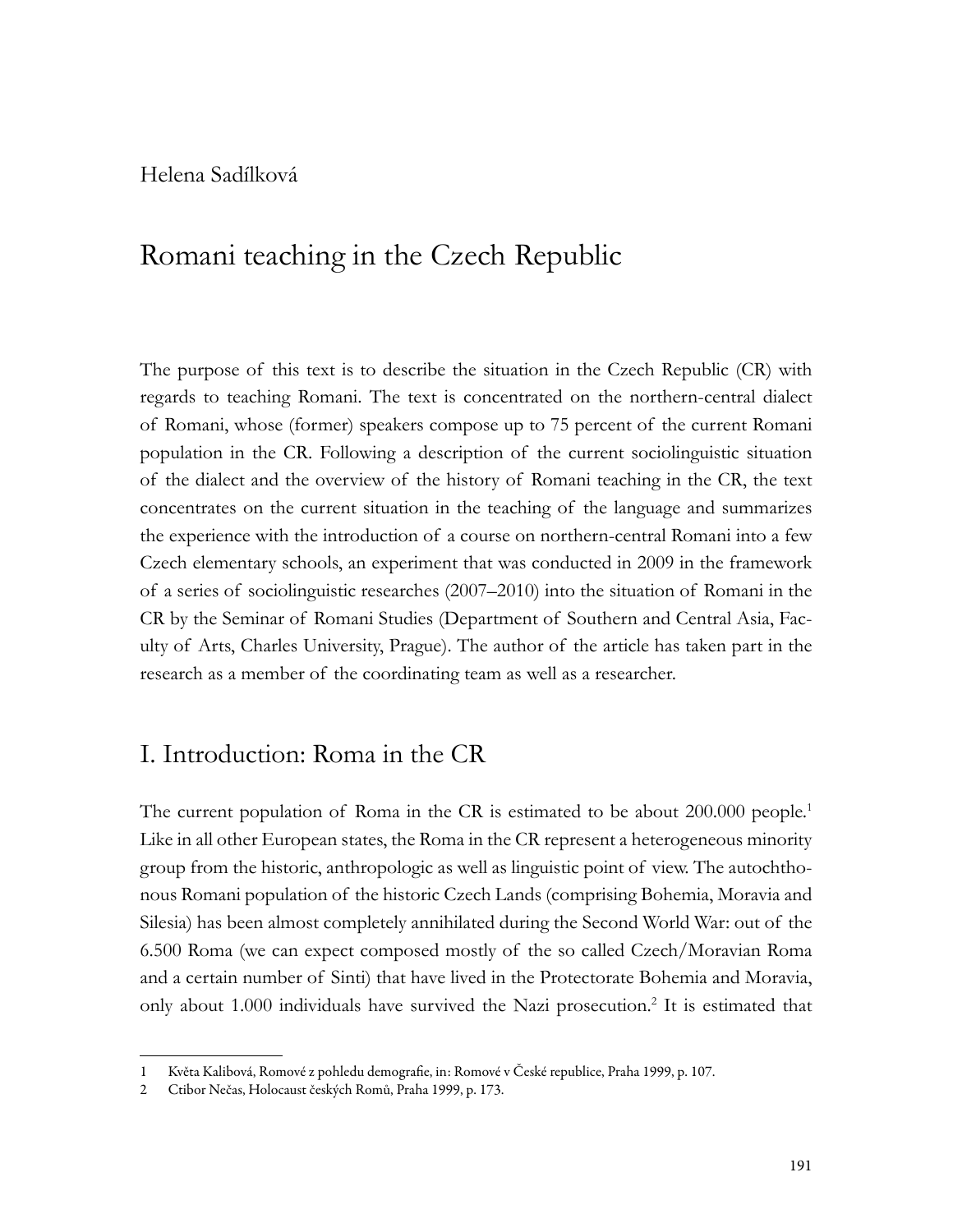these people now compose only up to five percent of the current Romani population in the CR, having been totally out-numbered by post-war Romani migrants from Slovakia.<sup>3</sup>

The major part of the post-war migration from Slovakia included members of sedentary Romani communities that have lived a settled life in Slovakia for centuries. Sharing a large part of the centuries' long history of sedentarization in mostly rural Slovakia as well as some cultural and linguistic features, but coming from different regions of Slovakia, the sedentary Roma from Slovakia are members of two similar but distinct sub-ethnic groups, for whom the name Slovak and Hungarian Roma is used in the ethnographic sense. Linguistically they belong to the group of northern- and southern-central Romani speakers.4 The northern-central Romani speakers represent the dominant part of the current Czech (as well as Slovak) Romani population (up to 75 percent in the CR), while southern-central Romani speakers are estimated to represent only up to 20 percent.<sup>5</sup>

Members of a traditionally travelling Romani group in Slovakia, the Lovara, have also joined in the post-war migration into the Czech lands. They represent a rather closed and conservative group and still keep a socio-cultural distance from the sedentarized Slovak and Hungarian Roma (as well as from the non-Roma), despite the fact that the Lovara themselves have been forced to settle down in Czechoslovakia in 1958/59. They speak the Lovara dialect, one of the northern-Vlax dialects of Romani. Their proportion is estimated to be up to 15 percent of the total Romani population in the CR.6

Important socio-cultural changes have taken place especially in the community of the Slovak and Hungarian Roma, traditionally more open to the influence of non-Roma viewed as the prestigious social group (in sharp contrast to the attitude of the Vlax Roma to the majority population). The (mutually interconnected) effects of the postwar migration and post-war developments in the whole of the country on the communities of the Roma included: urbanization, changes in work patterns and daily life, gradual weakening of social networks with the communities of origin and the increase in contacts with local non-Romani population as well as with other Roma from different regions of Slovakia

<sup>3</sup> Milena Hübschmannová, Můžeme se domluvit / Šaj pes dovakeras, Olomouc 2002, p. 27.

<sup>4</sup> Even though the terms Slovak Rom/northern-central Romani speaker and Hungarian Rom/southern-central Romani speaker have been used until recently interchangeably, the self-identification of northern-central Romani speakers as Slovak Roma and southern-central Romani speakers as Hungarian Roma is not a straightforward rule (even though it is common). For detailed discussion of this terminological problem see Viktor Elšík, Interdialect contact of Czech (and Slovak) Romani varieties, in: International Journal of the Sociology of Language 162 (2003), p. 41–62.

<sup>5</sup> Milena Hübschmannová, Můžeme se domluvit / Šaj pes dovakeras, p. 27.

<sup>6</sup> Op.cit., p. 27.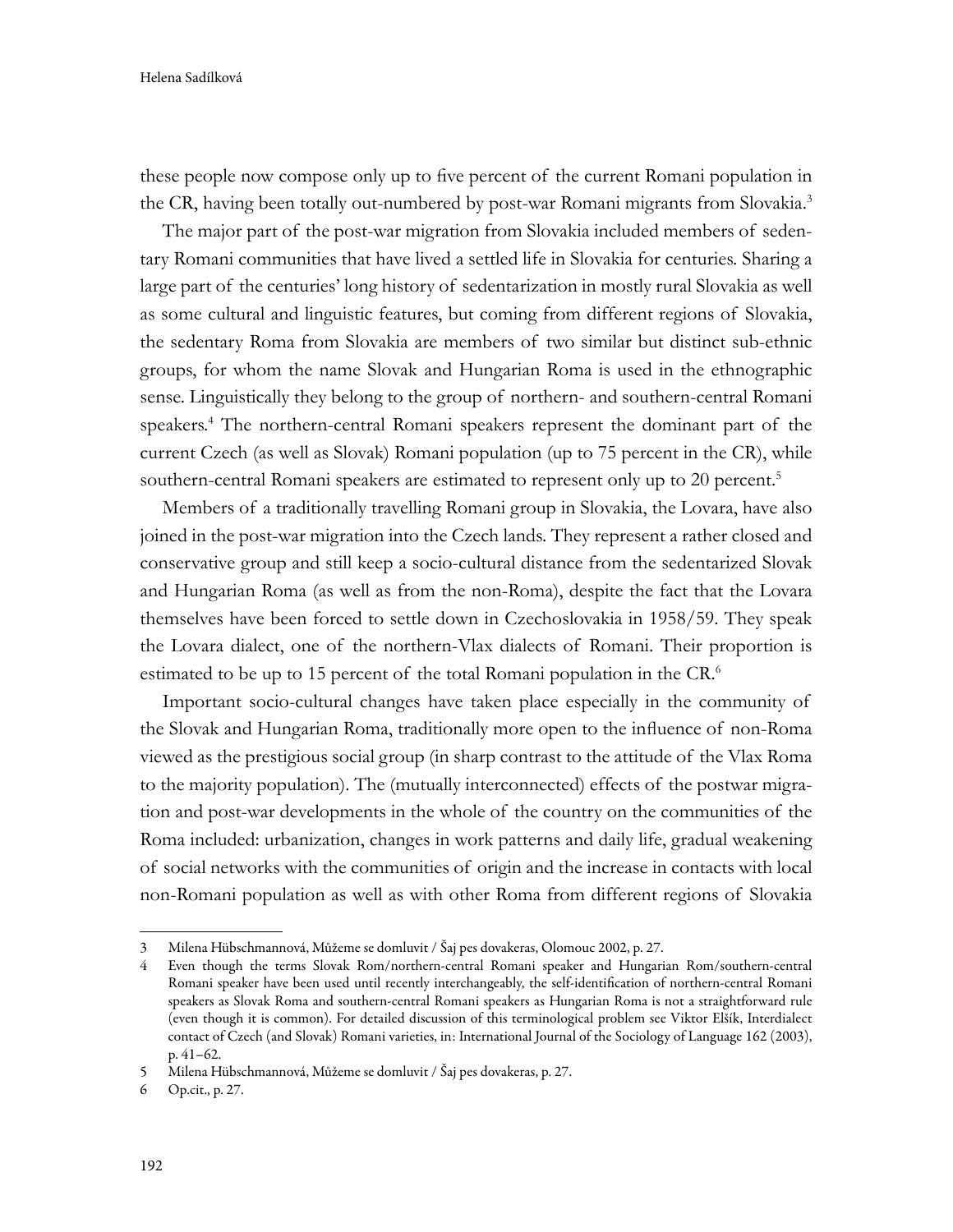that have (been) moved into the locality. Last but not least, the gradual process of cultural and language assimilation/disintegration has been strengthened by the policy of assimilation, implemented by the communist government since late 1950's aimed at the dissolution of the "citizens of gypsy origin" into the mass of the citizens of socialist Czechoslovakia. It was expected that as the material conditions of the arriving Romani families would improve in the new socialist state that was just being built, the Romani cultural heritage would be laid aside and forgotten. Strengthening this momentum, the assimilation ideology labeled Romani culture and tradition as backward and presented different elements of the Romani culture, including the language, as a barrier to their social mobility. As a result of the diverse social pressures and changes, many of the Slovak and Hungarian Roma have internalized to a different extent the contemptuous attitude towards (certain elements of) the Romani cultural heritage, including the language.<sup>7</sup>

#### II. Romani in the CR – sociolinguistic situation

It can be assumed that most of the Roma coming into the Czech lands after the Second World War spoke Romani and that Romani was the language of their primary socialization. Hübschmannová has described the general practice of the use of Romani and non-Romani code in the Slovakian source localities of the migration using the term diglossia: while Romani would be used in internal communication among the Roma, local majority non-Romani language (e.g. local dialects of Slovak, Hungarian, Ruthenian etc., depending on the locality) would be used for the communication with non-Roma.<sup>8</sup> Since Roma in Slovakia lived for the most part in settlements often spatially separated from their majority neighbors, children would be brought up in Romani and start learning and using the non-Romani code only at the time when their contacts with non-Roma would increase. During late 1960's and early 1970's, changes in the use of Romani were already documented among the group of the speakers of the central dialects (Slovak and Hungarian

<sup>7</sup> For detailed discussion of the effects of the assimilation policy and general socio-cultural changes in the community of the Slovak Roma, see Milena Hübschmannová, Několik poznámek k hodnotám Romů, in: Romové v České republice (1945–1998), Praha 1999, p. 16–67. For an outline of the history of Roma in Czechoslovakia after 1945 see, for example Will Guy, Ways of Looking at Roma (The Case of Czechoslovakia, 1975), in: Diane Tong (ed.), Gypsies. An Interdisciplinary Reader, New York/London 1998, p. 13–68.

<sup>8</sup> Milena Hübschmannová, Bilingualism among the Slovak Roms, in: International Journal of the Sociology of Language 19 (1979), p. 33–49.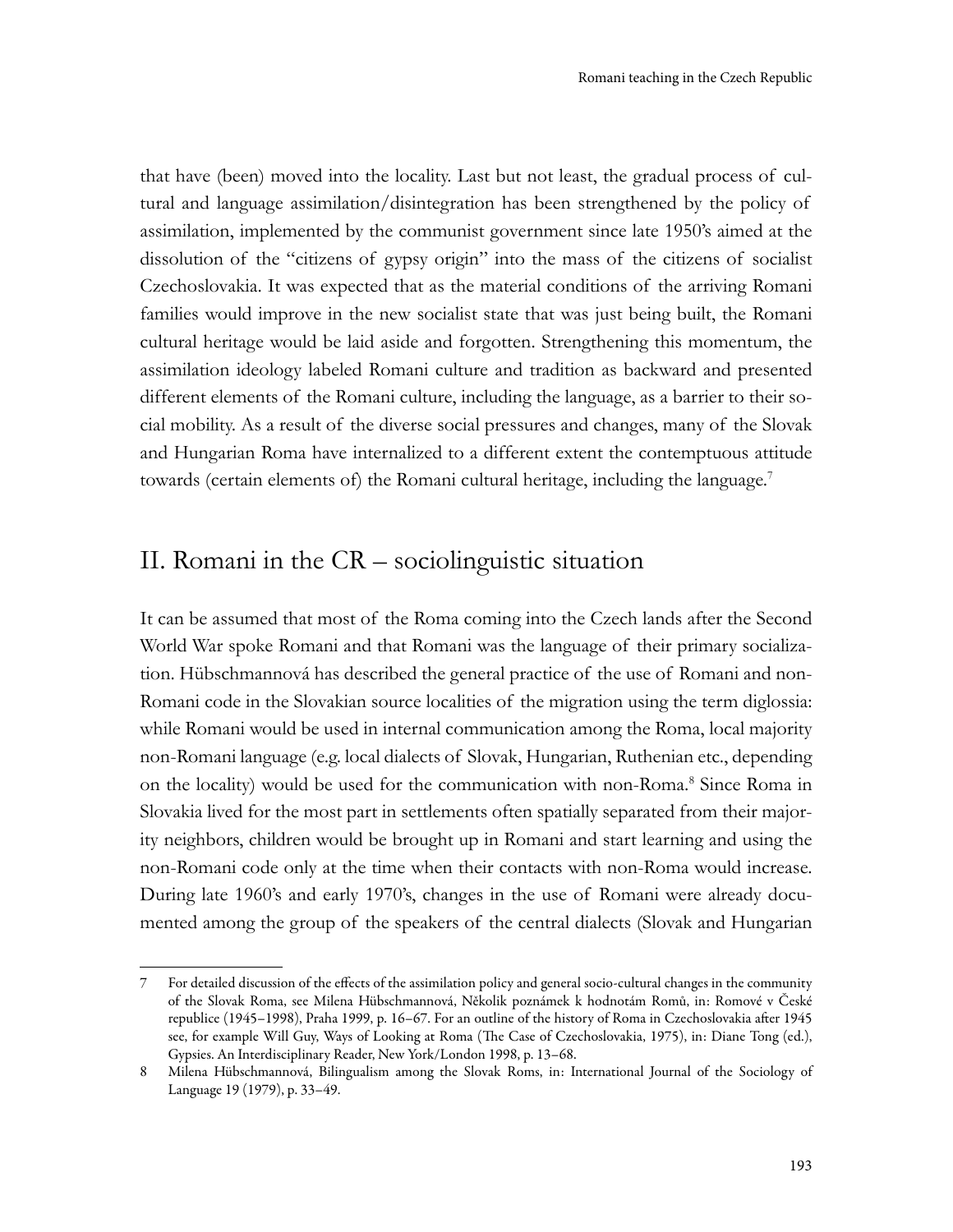Roma) residing in Czech lands. Hübschmannová has observed that the use of Czech even in the internal communication in Romani environment is increasing in the group of northern-central speakers, among younger speakers in particular.<sup>9</sup> Almost twenty years later Šebková uses a simplified three generations' model to describe the progress of language shift in the communities of northern-central speakers: according to her the first generation of migrants in the Czech lands as a general rule speaks Romani, the second generation largely only understands it, while the third generation no longer knows the language at all.<sup>10</sup> Even though the process of gradual language shift towards Czech has been described among the communities of northern-central speakers, it is expected to apply to the communities of southern-central speakers as well. The Vlax Roma, on the contrary seem to have so far resisted it. Vlax Romani (Lovari) is still the primary communication code inside Vlax Romani community in the Czech Republic and the language of the primary socialization of the children.

During 2007–2010 a series of sociolinguistic researches has been conducted by the Seminar of Romani Studies (Department of Southern and Central Asia, Faculty of Arts, Charles University, Prague) into the situation of Romani in the Czech Republic. The research was primarily concentrated on the issues of current competence in Romani among school-aged children, the acquisition and intergenerational transmission of the language, language use and language attitudes.

The research allowed for the first time to base the estimate on the competence in Romani among the youngest generation of possible users on extensive data. For the purpose of this part of the research, we organized a "Romani language contest" in 64 schools in 44 Czech and Moravian municipalities, targeting more than 1.100 pupils.<sup>11</sup> The contest was designed to fit in one school lesson (45 minutes) during which the participants (groups of 10–15 pupils) were asked to compete in different language tasks (to choose appropriate antonyms for different words, to complete Romani sentences and to fill in a listening comprehension test). The whole session was moderated in Romani – if possible, given the general competence in Romani in the group – and framed by introductory and close-up interviews with the participants. The participants could choose the

<sup>9</sup> Op.cit., p. 44.

<sup>10</sup> Hana Šebková, Jazyková situace Romů a její vývoj, Praha 1995, p. 8.

<sup>11</sup> For a detailed discussion of the methodology of the contest and its limits, see Pavel Kubaník/Helena Sadílková/ Jan Červenka, Romani language competence and intergenerational transmission in the Czech Republic, in: Barbara Schrammel-Leber/Barbara Tiefenbacher, Romani V. Papers from the Annual Meeting of the Gypsy Lore Society, Graz 2011, Graz 2013, pp. 61–80.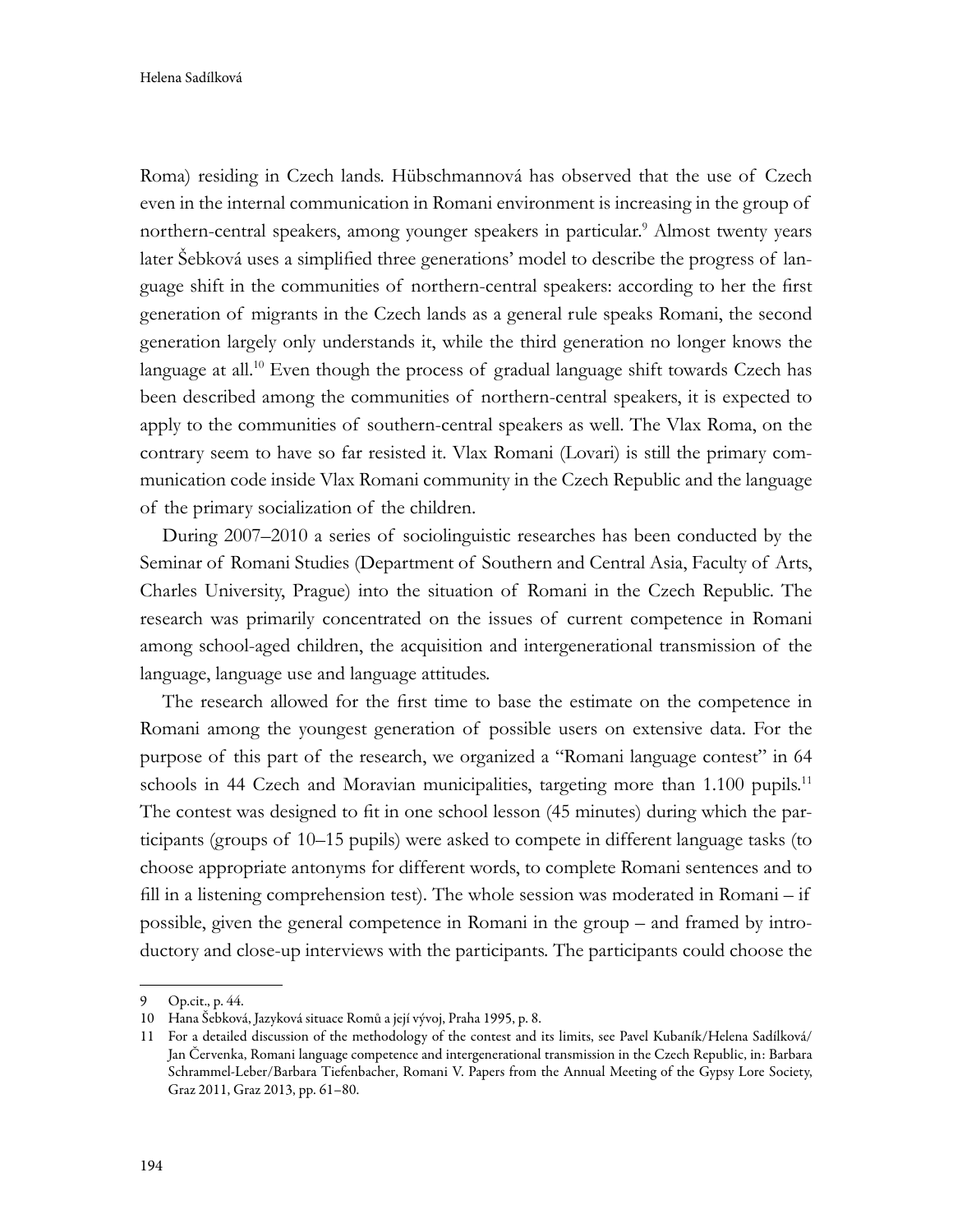language of their communication with the moderators/researchers (Romani or Czech), which allowed for the participation of children with passive knowledge of Romani. Two researchers were present during the session, dividing amongst themselves the task of moderating the session, monitoring language behavior of the pupils, and recording the results and observations. After the end of each of the session, the researchers were asked to evaluate the competence in Romani of the participants based on the observation of their language behavior during the whole of the session. The evaluation was later correlated with the pupils' scores in the competition as well as with the audio recording of the whole session to arrive at the final estimate of the competence in Romani of the individual pupils. The level of competence was indicated using a four-point scale: 1– fully competent speakers; 2 – partially competent speakers (i.e. understand Romani but have difficulties with speaking); 3 – speakers with limited competence (i.e. have problems with understanding and rather limited speaking competencies); 4 – pupils with no or very basic competence in Romani (i.e. understand some basic words/phrases for example).

The contest was prepared in two dialect versions (northern-central Romani and Lovari) as we hoped to target the children from all three dominant sub-ethnic/dialect Romani groups (children of the speakers of northern- and southern-central dialect of Romani, and Lovara dialect). However, the participants from the group of northerncentral speakers dominated the sample: only three percent, i.e. 35 pupils in the sample, were from Vlax Romani families, and only one girl identified herself as southern-central Romani speaker. We therefore relate our findings exclusively to the northern-central dialect of Romani but point out that they are most probably relevant to the situation of southern-central Romani in the CR as well since it is largely supposed that (the changes in) the vitality of the two central dialects are comparable.



Graph no. 1.: Competence in Romani related to dialect group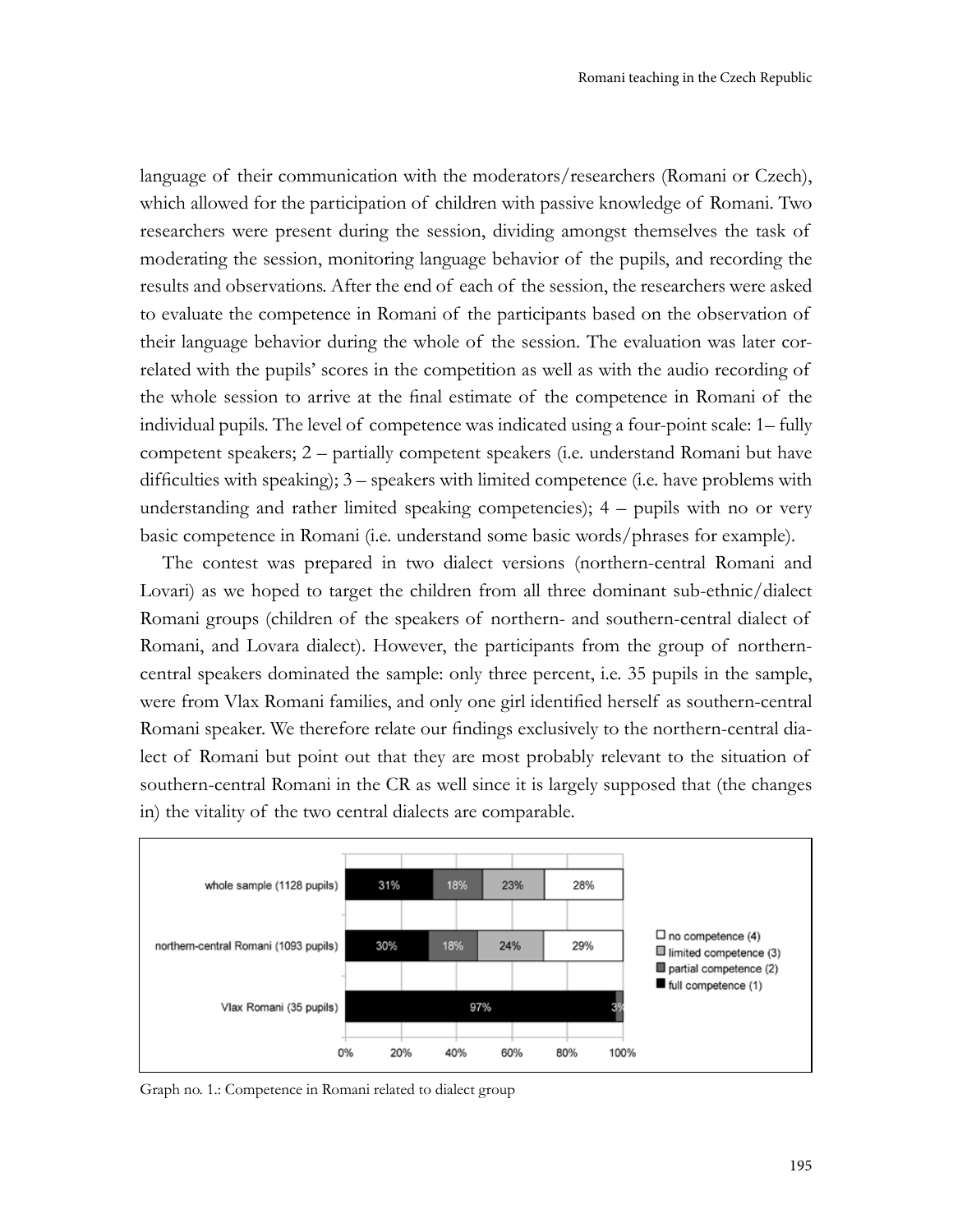While the results for the Vlax Romani speakers prove the assumption of high competence in Romani, the results for the group of children from northern-central Romani background show considerable loss of the language.

Bearing in mind certain limits of the methodology used, the relative representativeness of the sample allows for the statement that in the Czech Republic among the present-day Romani children of school age from northern-central dialect group, we can expect a maximum of approximately one-third to be fully competent speakers of Romani. There is also a considerably high proportion of children with only passive knowledge of Romani (participants with limited or partial competence) – a feature that is characteristic not only for the children but of the (especially younger) adult northern-central Romani speakers in the CR.

## III. Romani teaching in the Czech Republic: history, contemporary situation

In March 2007, the Charter for regional or minority languages has entered into force in the Czech Republic. By ratifying the document, the Czech Republic has agreed to support, under the Charter, four minority languages – Polish, Slovak, German, and Romani. While the state has bound itself to apply specific selected provisions of Part III of the Charter to Polish and Slovak languages, to German and Romani languages only the more general provisions of Part II of the Charter are to be applied.12 The Romani teaching is subsumed under one of these provisions (Charter, Part II, Article 7, Par. 1f)13 and Romani education in particular has become an issue in the Committee of Experts' evaluation report after the first monitoring cycle in December 2009, with the Committee of Experts encouraging the Czech Republic "to take immediate interim measures to improve the situation".14

<sup>12</sup> See the List of declarations made with respect to treaty No. 148 (European Charter for Regional or Minority Languages), available at http://www.coe.int/t/dg4/education/minlang/ngos/default\_en.asp (accessed Aug. 30, 2012).

<sup>13</sup> Charter for the Regional or Minority Languages, English version of the text of the Charter, available at http://www. coe.int/t/dg4/education/minlang/textcharter/default\_en.asp (The Charter), (accessed Aug. 30, 2012).

<sup>14</sup> See the Report of the Committee of Experts on the Charter, in: Application of the Charter in Czech Republic, first monitoring cycle, Strasbourg 2009, p. 15, available at http://www.coe.int/t/dg4/education/minlang/Report/ default\_en.asp (State reports), (accessed Aug. 30, 2012).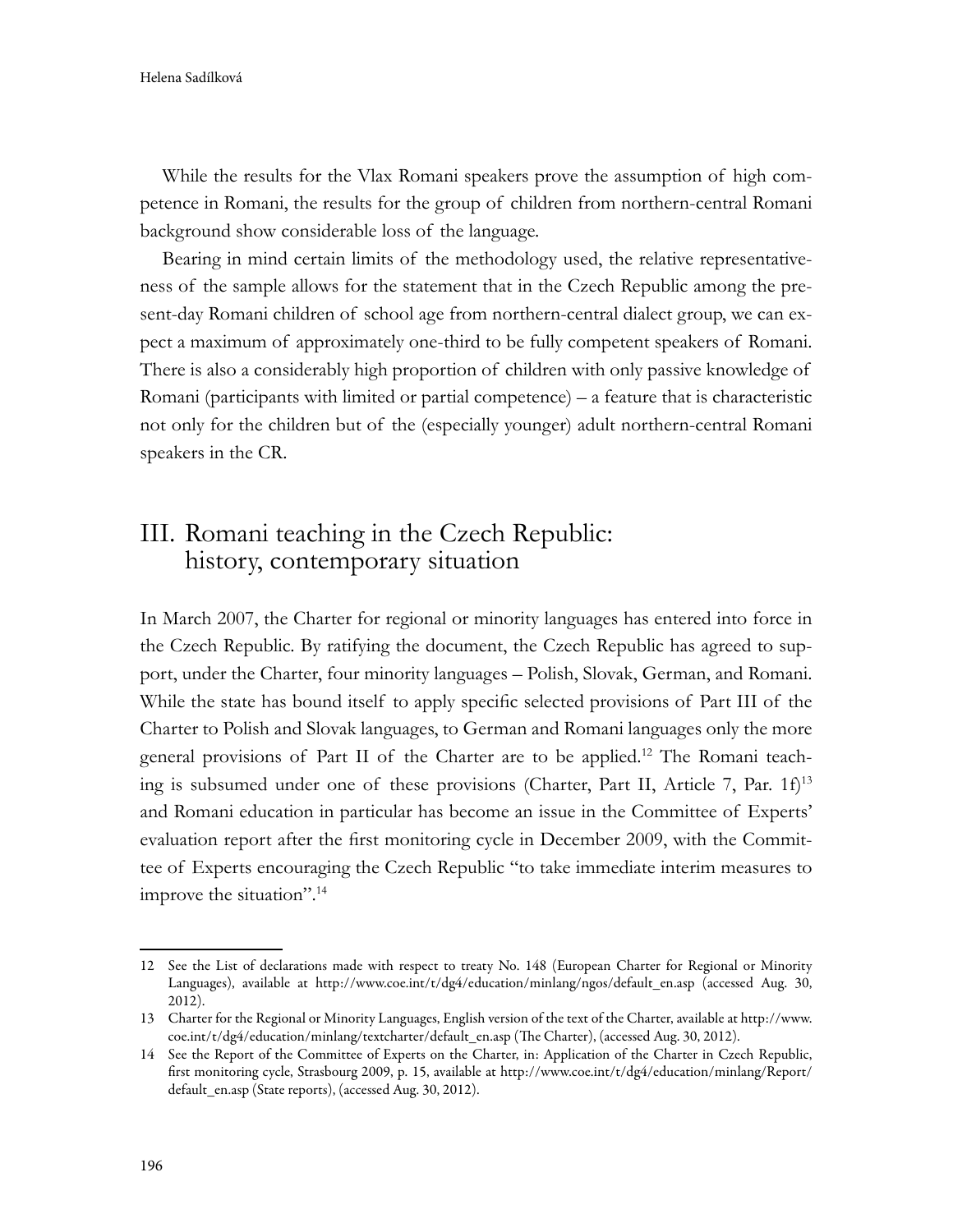Romani has been used on the territory of Czechoslovakia until quite recently almost exclusively as a language of internal oral communication between the members of a socially underestimated minority. We can speculate that Romani might have been used (as an auxiliary language of education) in a handful of elementary schools established in the 1920's in the eastern part of the then Czechoslovakia (famously in Uzhgorod, the former capital of Subcarpathian Ukraine, a Romani school, i.e. school for Romani children from the local Romani settlement has been founded in close cooperation with the local Roma;15 a few similar schools were also established in eastern Slovakia in the same time, following the example).<sup>16</sup> Similarly, in the early 1950's, before the communist regime has adopted the policy of assimilation towards its Romani inhabitants, the idea of using Romani in early school education was contemplated and perhaps even implemented in some of the few schools/classes for Romani children that came into existence at that time. The information on the real situation in the schools in both of the two mentioned periods is however very fragmentary.

After more than a decade of a strong assimilation pressure, the idea of using Romani in early school education has been revived in late 1960's, during the existence of a republic-wide Romani organization Union of Gypsies-Roma (established in 1969 in the aftermath of the Prague Spring) that has attempted to step into and become a partner of the state administration in the process of the development of state policy towards the Roma and its implementation.17 However, the suggestions to use Romani as auxiliary language in the elementary school education of Romani children until they would become fully competent in Czech published in the organization's program and policy outline in 1970<sup>18</sup> never materialized as the Union of Gypsies-Roma was forcibly dissolved in 1973. Since then, the presence of Romani (or rather, its absence) in the elementary and secondary school system has not been discussed until recently.

The only possibility to learn or develop Romani inside the state educational framework was enabled in courses of Romani for the general public that were taught at the

<sup>15</sup> Karel Sommer, Cikánská škola v Užhorodě, in: Slezský sborník 92, 2 (1994), p. 106–112.

<sup>16</sup> Anna Jurová/Eva Zupková, Rómovia v Košiciach v 1. ČSR v kontexte doby i regionu (1918–1938), in: Bulletin Muzea romské kultury 16 (2007), p. 105–111.

<sup>17</sup> Petr Lhotka, Svaz Cikánů-Romů 1969–1973, in: Milada Závodská/Michal Schuster (eds.), Svaz Cikánů-Romů 1969–1973, Doprovodná publikace k výstavě Muzea romské kultury "Svaz Cikánů-Romů (1969–1973) – z historie první romské organizace v českých zemích", Brno 2009, p. 5–23.

<sup>18</sup> Memorandum k základním otázkám romské (cikánské) problematiky a vymezení společenského postavení Romů (Cikánů), in: Románo ľil 2 (1970), p. 11–13.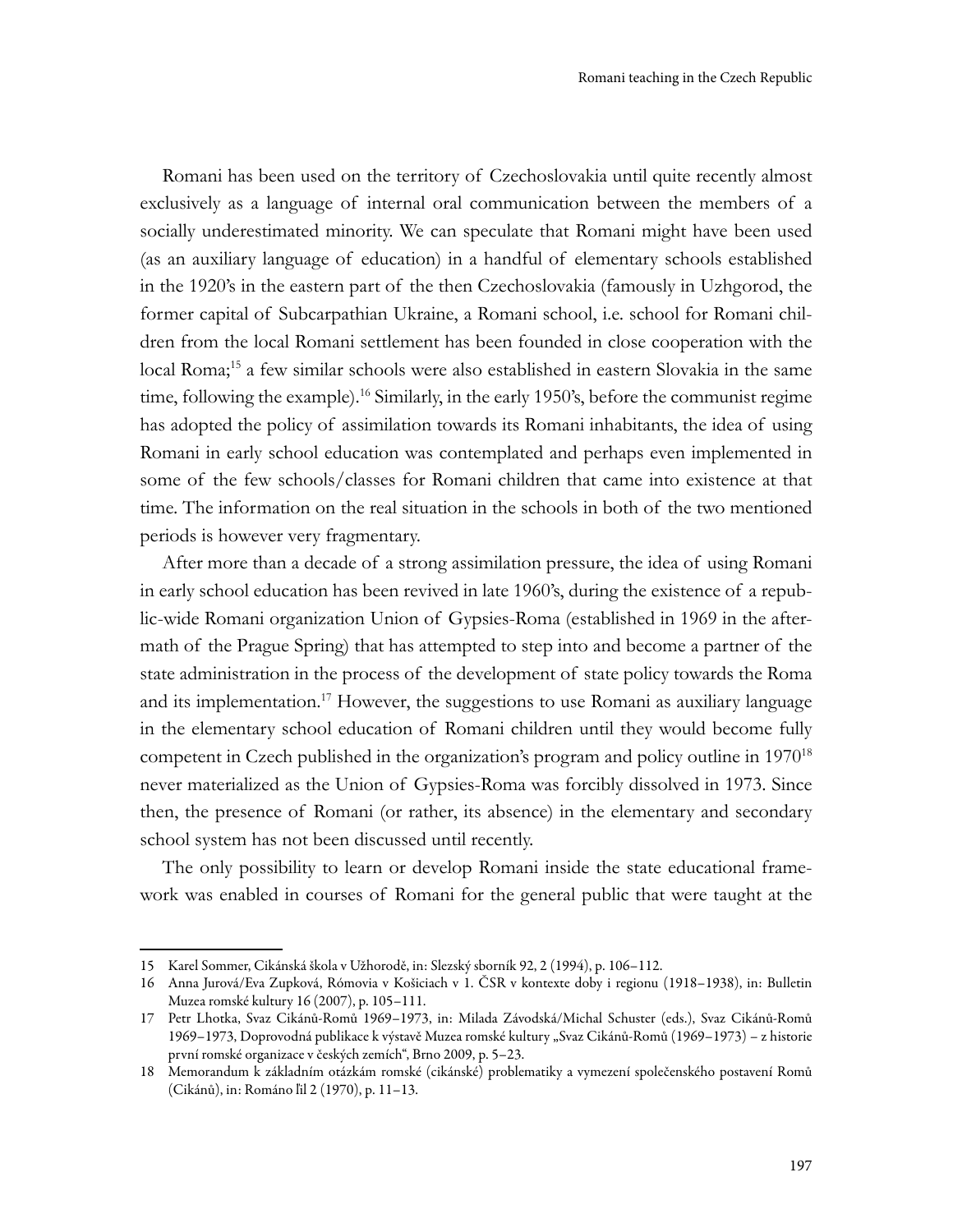Prague State Language School since early 1980's. The courses were organized and lead by Milena Hübschmannová, one of the founders of Czech Romani studies (as the discipline has developed since early 1950's). The courses were attended by Roma (mostly Romani activists and/or beginning writers, friends of M. Hübschmannová) as well as non-Roma (mostly people who felt the need to use Romani in their work, including a group of Prague social workers).<sup>19</sup>

After the fall of the communist regime in 1989, Romani – exclusively as a teaching subject – was gradually introduced into a couple of schools at the secondary and tertiary education level, quite often as a part of a distant learning curriculum for adults working in the field of social work. Until today, only one secondary school has included Romani into its daily study curriculum<sup>20</sup> – a secondary vocational school founded by a well known Romani politician, Emil Ščuka. The school, originally founded in Kolín as a school for social work and law, has developed over the years into a network of secondary vocational schools and continues to be attended predominantly by Romani youth.

With the exception of the Kolín school network, Romani is today taught only in adult learning courses, mostly at university level and/or as distant learning courses at secondary vocational schools for students/practitioners in the field of social work and pedagogy (Pedagogical faculties at the Universities of Brno, Ostrava, and Prague), or students of anthropology/ethnography (University in Pardubice). The Charles University in Prague offers also a university degree in Romani language at the Faculty of Arts (Seminar of Romani Studies, Department of Southern and Central Asia, established in 1991 by Milena Hübschmannová). The only courses of Romani available for general public are offered by Museum of Romani Culture in Brno. So far, no teacher training courses have been developed, the current teachers of Romani are mostly recruited from the alumni of the Seminar of Romani Studies at Charles University, Prague, or native speakers of the language (or both, ideally, unfortunately only in a few cases). It should be underlined that in all of the so far mentioned courses the northern-central dialect of Romani exclusively is taught. The only courses on Vlax Romani are part of the MA degree study at the Seminar of Romani Studies at Charles University.

<sup>19</sup> For a more detailed information on the courses of Romani in Prague State Language School, see Helena Sadílková, La littérature romani en République tchèque: sources et état actuel, in: Études Tsiganes 37, 2 (2009), p. 189–190.

<sup>20</sup> It should be pointed out that in the Czech educational system elementary schools traditionally offer primary (five years) and lower secondary education (four years), while secondary schools cover the upper secondary education (four years).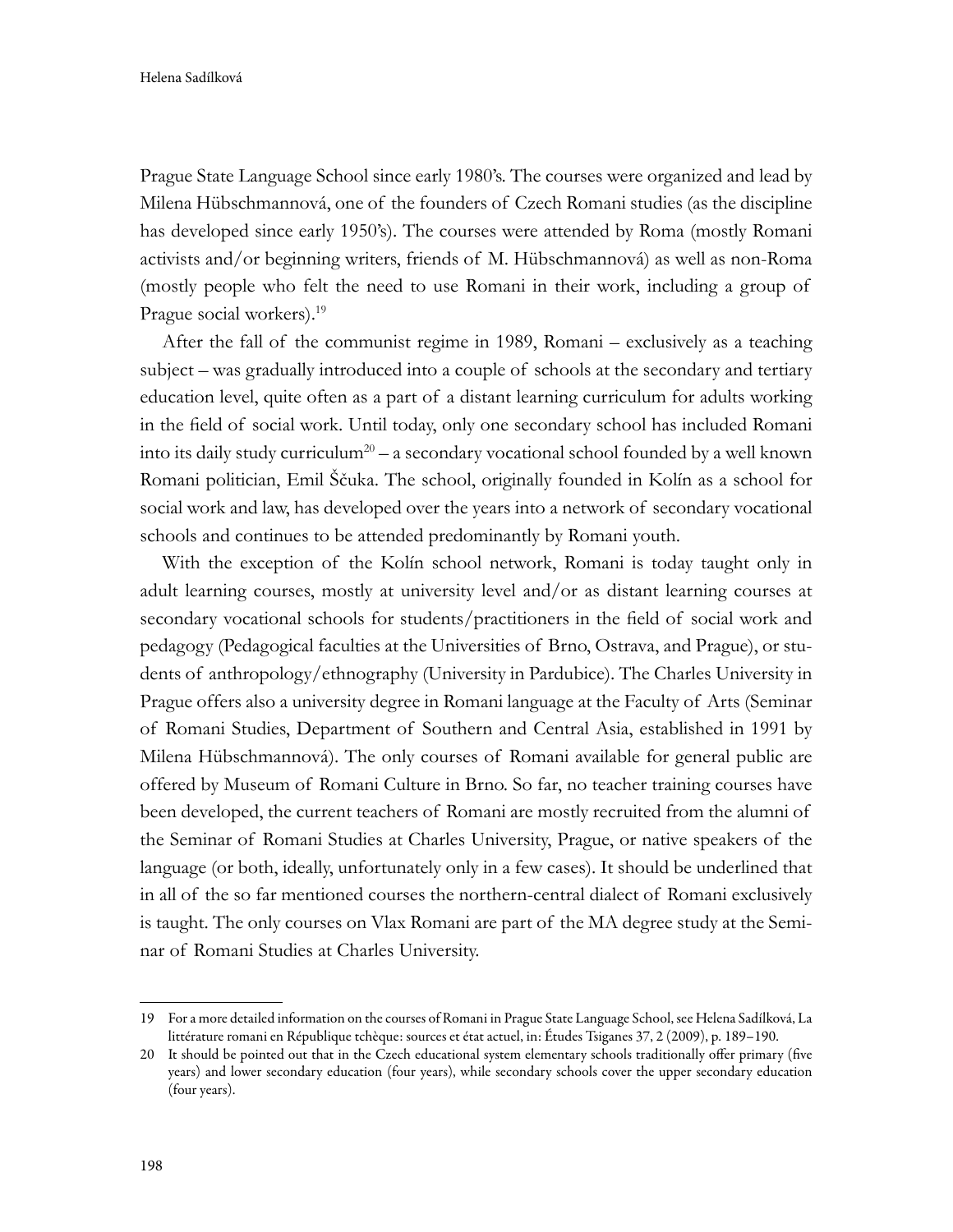## IV. Experimental courses of Romani

The Czech legislation allows for the introduction of (national) minority languages into the regular educational network (as languages of instruction or as school subjects) at the primary as well as secondary level, under certain conditions.21 The first preliminary condition is the presence of ten percent minority population (i.e. including all minorities' members) in the given municipality, according to the self-declaration in the census, which allows for the establishment of a local committee for national minorities.22 The existence of the committee in turn is the first condition for the introduction of the minority language into education at the municipal level.<sup>23</sup> The limits for opening a class with the instruction in a minority language are then eight, ten and twelve pupils in the class at the level of preschool, primary and secondary education respectively (these limits can be lowered in the case of introducing the minority language as a teaching subject). So far, it have been the members of the German, Polish, and Slovak minority that have pressed the administration of the introduction of their minority language in the local schools or have even already established schools with minority language as the language of instruction. Apart from different reasons, the current sociolinguistic situation of the central dialects of Romani in particular and the fact that Romani for historic reasons has its functional limits as a language of predominantly oral and internal communication practically rules out the introduction of Romani as a language of instruction. The introduction of Romani as a school subject is however a step that can be considered, and that has been actually announced by the Czech Ministry of Education, Youth and Sport in March 2010 with regards to the support of the language.<sup>24</sup> The fact that there is no experience with the instruction of Romani at the level of primary or lower secondary education as well as the absence of age-appropriate teaching materials and teacher training programs makes such a move a rather problematic one.

<sup>21</sup> National Minorities Act No. 273/2001.

<sup>22</sup> Act on Municipalities No. 128/2000 Coll.

<sup>23</sup> Education Act No. 561/2004 Coll.

<sup>24</sup> In the reaction to the announcement a Facebook campaign "We oppose the introduction of Romani into Czech schools" has been created, gathering almost 40.000 supporters in five days, see Romea: Desítky tisíc lidí odmítají na internetu romštinu ve školách, www.romea.cz, 23.3.2010, available at http://www.romea.cz/cz/zpravy/desitky-tisiclidi-odmitaji-na-internetu-romstinu-ve-skolach (accessed Aug. 30, 2012), and featuring rather xenophobic or racist remarks – see the information and commentary on the campaign in The Times (Adam Lebor, Facebook campaign to stop plans for Romani lessons in Czech Republic, in: Times, 2.4.2010, available at http://www.thetimes.co.uk). The issue was in the center of Czech media interest for a few days and then disappeared from the public debate.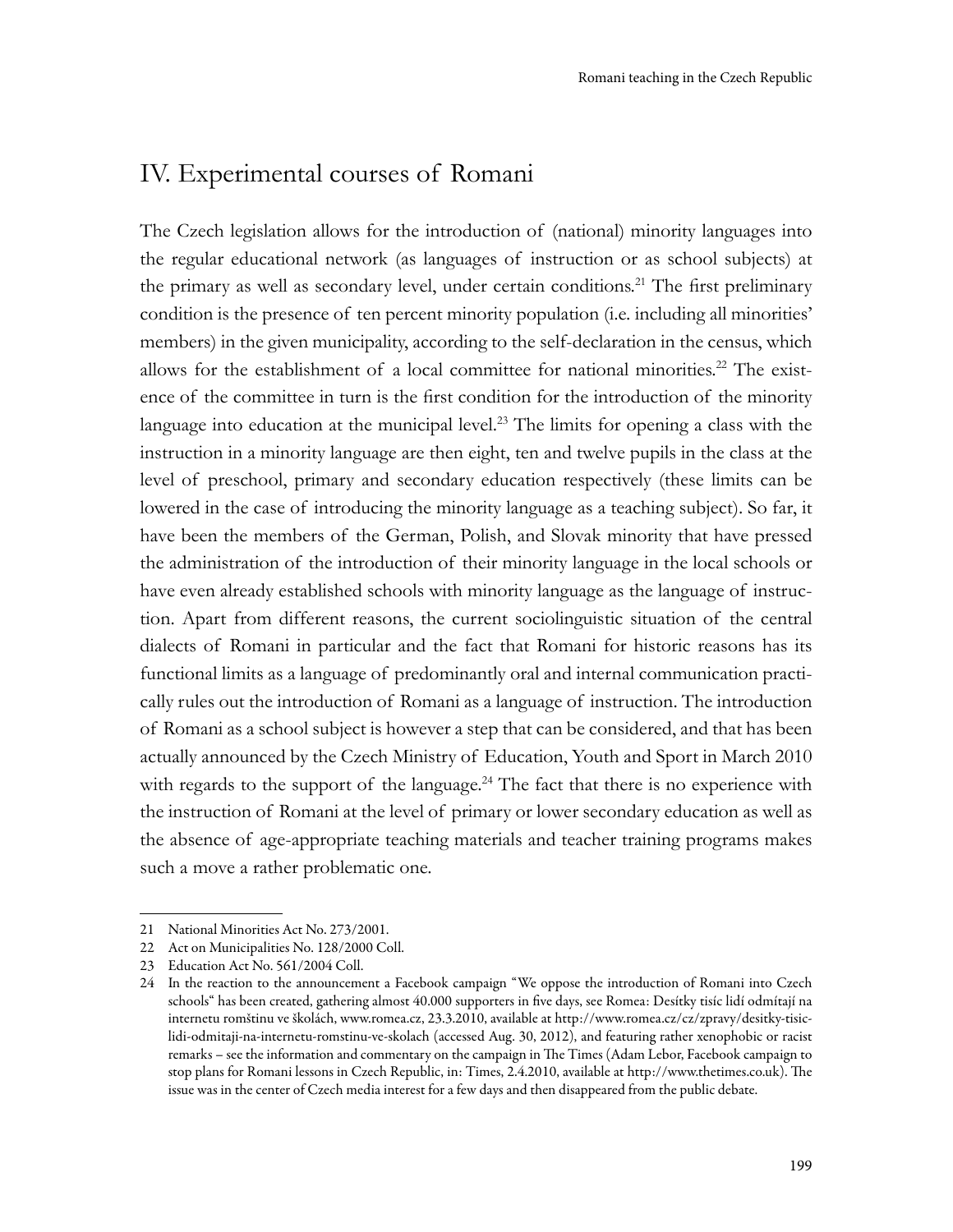Helena Sadílková

In 2009, in the framework of a series of sociolinguistic researches into the situation of Romani in the CR (2007–2010) by the Seminar of Romani Studies (Department of Southern and Central Asia, Faculty of Arts, Charles University, Prague), we have designed a short experimental course on Romani language<sup>25</sup> and piloted it at five elementary schools in the CR in order to test the conditions of establishing such a course on the ground and possible teaching materials to be used as well as in order to gather general experience with the introduction of such a course.

The experience with the sociolinguistic situation of northern-central Romani in the diverse localities across the Czech Republic as well as with the different local school environments gathered during the sociolinguistic research conducted by the Seminar of Romani Studies during the two preceding years was used in the targeting and preparation of the course. We have decided to target pupils with full or partial competence in Romani (see at the scale introduced in part II of the text: Romani in the CR – sociolinguistic situation). The decision followed the most realistic logic of the use of Romani teaching as a support of the language as an endangered one: it seems to us that the use of such an instrument has the largest potential in localities were Romani is still used in the generation of the current pupils or only starts to retreat from the position of language in use. The aim of the course thus was not to teach Romani to beginners, but to develop certain language skills and areas of language knowledge that are in general underdeveloped among native speakers of Romani (such as reading and writing, or the general knowledge of the grammatical structure of the language). Given the goals of the course, we have decided to concentrate on pupils at the lower secondary level (which is part of the so called elementary school as an institution – see footnote no. 20) who – we would expect – were already familiar with reading and writing in Czech even though to a considerably limited extent in the case of pupils from the so-called practical schools.<sup>26</sup> The choice of the locality and school was based upon our knowledge of the situation of Romani in the given municipality as well as the existence of an atmosphere favorable to such an experiment, on the side of the headmaster and teachers as well as on the side of Romani parents.

<sup>25</sup> The course was designed as an eight lesson course. We are aware of the fact that the course was rather short to enable a deeper insight into the possibilities of Romani teaching at schools. In fact, after the eight lessons, the participating pupils only started to understand the logic and content of such a Romani course. We however believe even the short term observations and experience are valuable for possible future development and organization of Romani courses.

<sup>26</sup> I.e. former "special schools" educating pupils with learning and mental disabilities, into which a large percentage of Romani children has been sidelined from the mainstream education. The practical schools follow an educational program adjusted to incorporate pupils with the above mentioned handicaps. Out of the five schools that have participated at the experiment, only one represented a regular mainstream elementary school.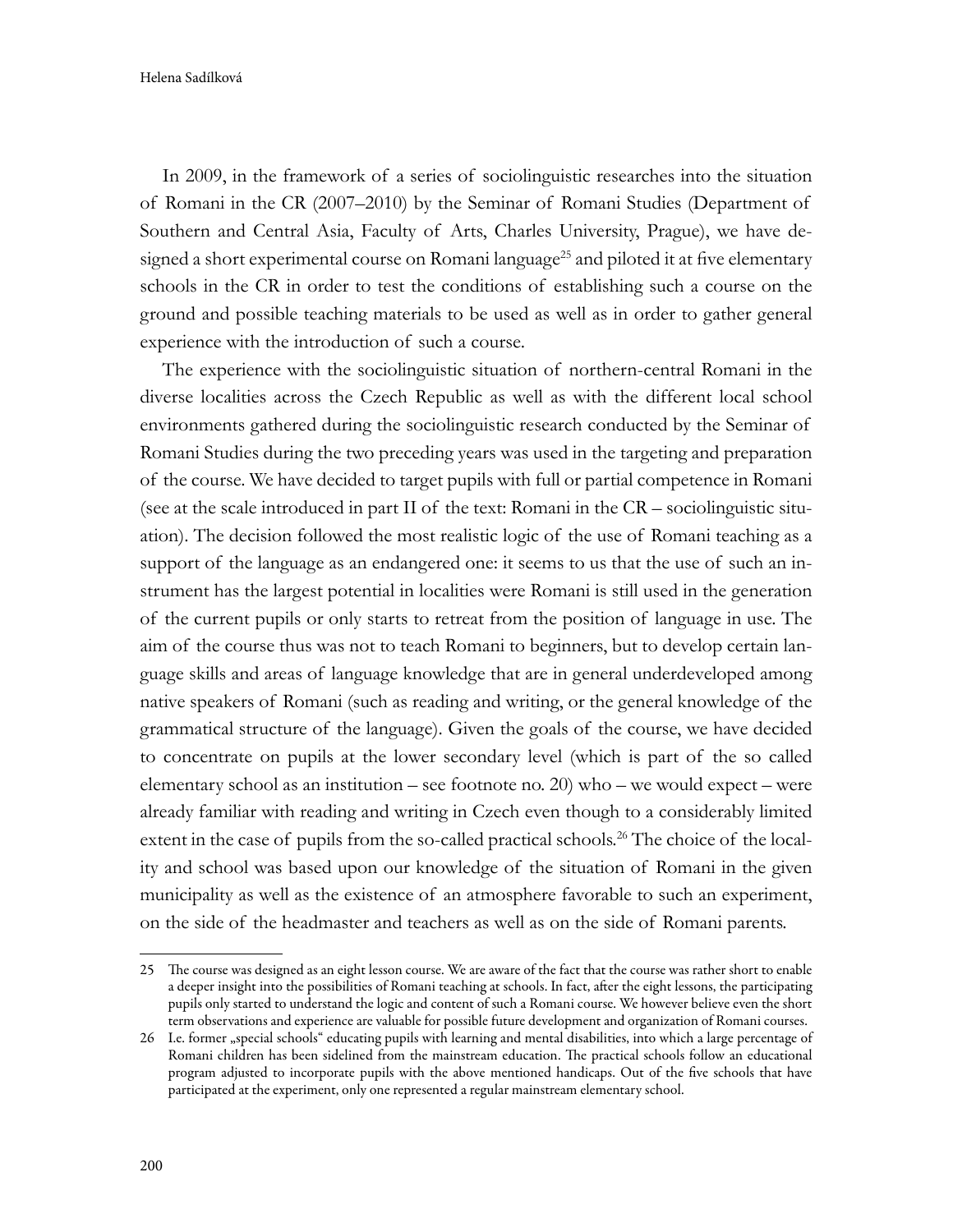Finally, five schools have been chosen to participate at the experiment in different parts of Bohemia and Moravia. In four of them the course was organized as an afterschool activity, demanding an extra effort from the pupils, in one of them, the agreement was made to incorporate the course into the weekly teaching program. This was possible given the content and aim of the course (Romani class substituted once a week a lesson dedicated to the practice of reading) and relatively short time needed for the implementation of the whole course (eight weeks). Such an arrangement was extremely favorable since the drop-out rate in the after school courses was considerable.27 In fact, two of the four afterschool courses had to be cancelled all together due to drop-out as well as due to high level of fluctuation of the pupils (new pupils arriving at each of the sessions) which made continuous work impossible. On the other hand, the pupils who stayed especially in the two remaining afterschool courses represented the most motivated ones – three of them have not missed a lesson, and two of them missed just once. Three pupils among them were evaluated as problematic by their headmaster: one of them was said to have frequent problems with his behavior in class (in fact, the headmaster warned us not to include him in the course in fear he would spoil all of the lessons – such problems were never encountered during the course) and two of them were described as rather careless in their work at school as well as with their homework preparation (both of them came to Romani classes regularly with their homework ready).

As far as the content of the course is concerned, the course was composed so as to incorporate different language tasks (reading, writing, translation) as well as different topics, including those frequented in the existing (northern central) Romani textbooks (such as themes relating to the oral culture and history of Slovak Roma, for example) but also topics related to the given municipality, or the pupils' language background and attitudes. Some parts of the lessons were designed so as to develop the pupils' knowledge of Romani as well (writing rules, some parts of the grammar structure, expansion of vocabulary). The pupils' tolerance as native speakers of Romani to neologisms and words from different Romani dialects was also tested.28

<sup>27</sup> The Romani course was visited at least once by 60 pupils altogether, but only about 1/3 of them have attended more than four lessons (i.e. half of the course).

<sup>28</sup> For detailed analysis of the course and for the materials used see the final report from the project Výzkum a ověření možností práce s romštinou na školách, and its attachments, available at http://www.romistika.eu/?c\_id=382&pre=1 (Projects from 2009).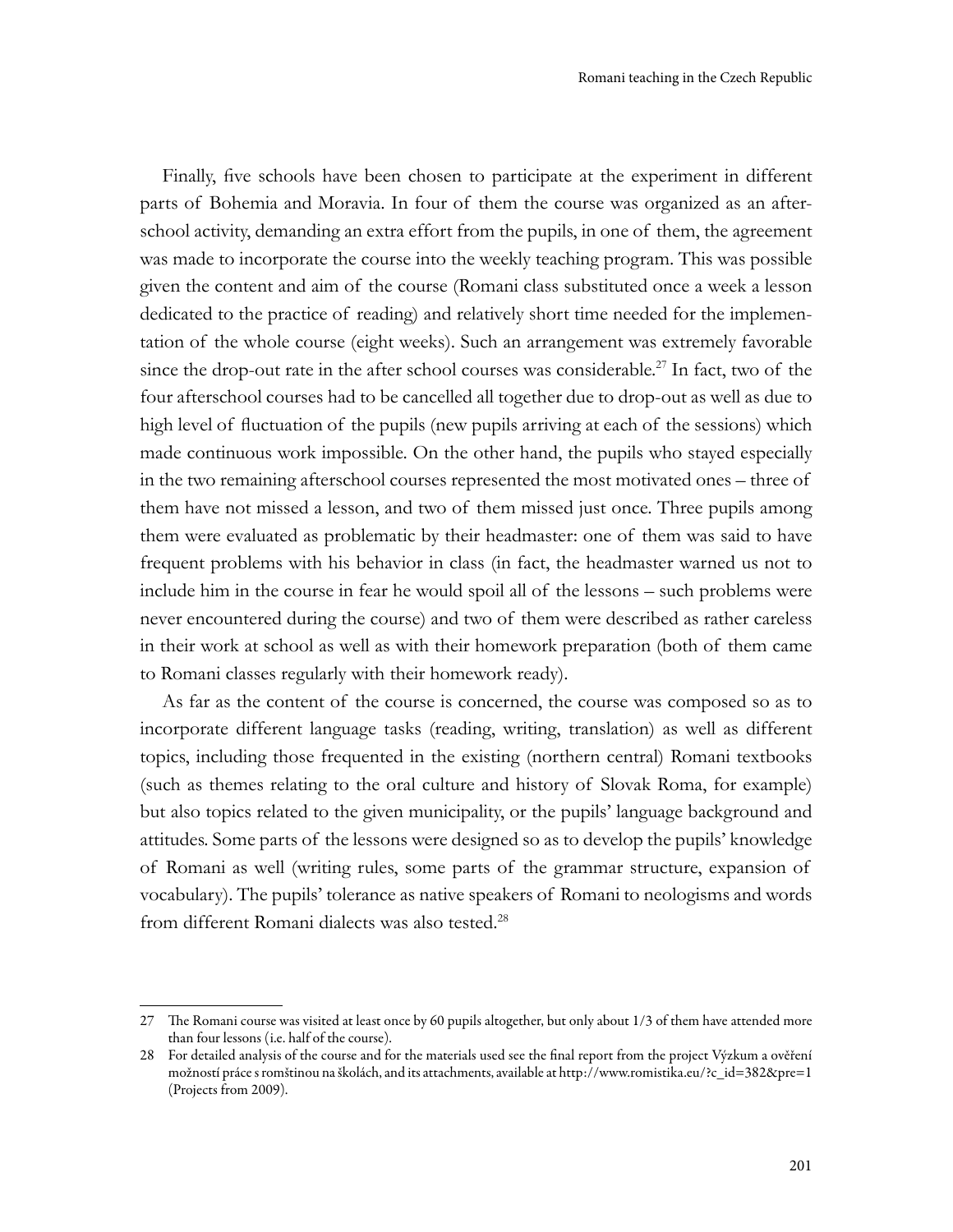## Concluding remarks

The above mentioned Romani course has been implemented in 2009 in the framework of a sociolinguistic research concentrated on the one hand on determining the current competence of children of school-age in Romani and on the other hand on the investigation of the actual sociolinguistic situation of Romani with regards to language use and language attitudes in several chosen localities (including those the course has taken place in). The experience gathered allows for the drawing of several conclusions on the level of the course preparation as well as with regards to the current context of Romani teaching. It seems that the issue of introducing Romani into Czech schools is a challenge not only because of the lack of available infrastructure (i.e. design of teaching materials, teacher training courses, etc.) but also because of the mental set up of all players involved.

The preparation of the content and aims of a Romani language course should be based on the information on the competence of the targeted pupils in Romani (while it should be borne in mind that the situation varies from locality to locality) as well as on the general language skills of pupils (even basic language skills such as reading and writing might vary depending on the type of the school the pupils have attended).

During the process of rising support for a Romani course among the parents, one might encounter rather mixed attitudes to Romani as a minority language. Possible reservations might also stem from the fact that i) the speakers of Romani have been until rather recently discouraged from using Romani in the public as well as at home, often by school teachers themselves; ii) certain part of the speakers has internalized the idea of Romani as useless language that is in itself a barrier to their children's successful educational trajectory; iii) there is in general almost no experience, on the side of the speakers of Romani, with institutional study of their language, its writing rules and grammatical structure, and the absence of any user-defined experience with a Romani course might make it rather difficult to imagine the content and aim of a Romani course. Quite frequently, the school environment is regarded as an ultimately Czech-language environment. Moreover, some of the respondents fear a negative response from the majority society in case of opening the discussion on the introduction of Romani into schools or in the case of insisting on the implementation of such a move.

The absence of sufficient information on the language repertoire of the pupils on the side of the teachers has been repeatedly observed in the different schools visited. Some teachers tend to underestimate or even downplay the competence